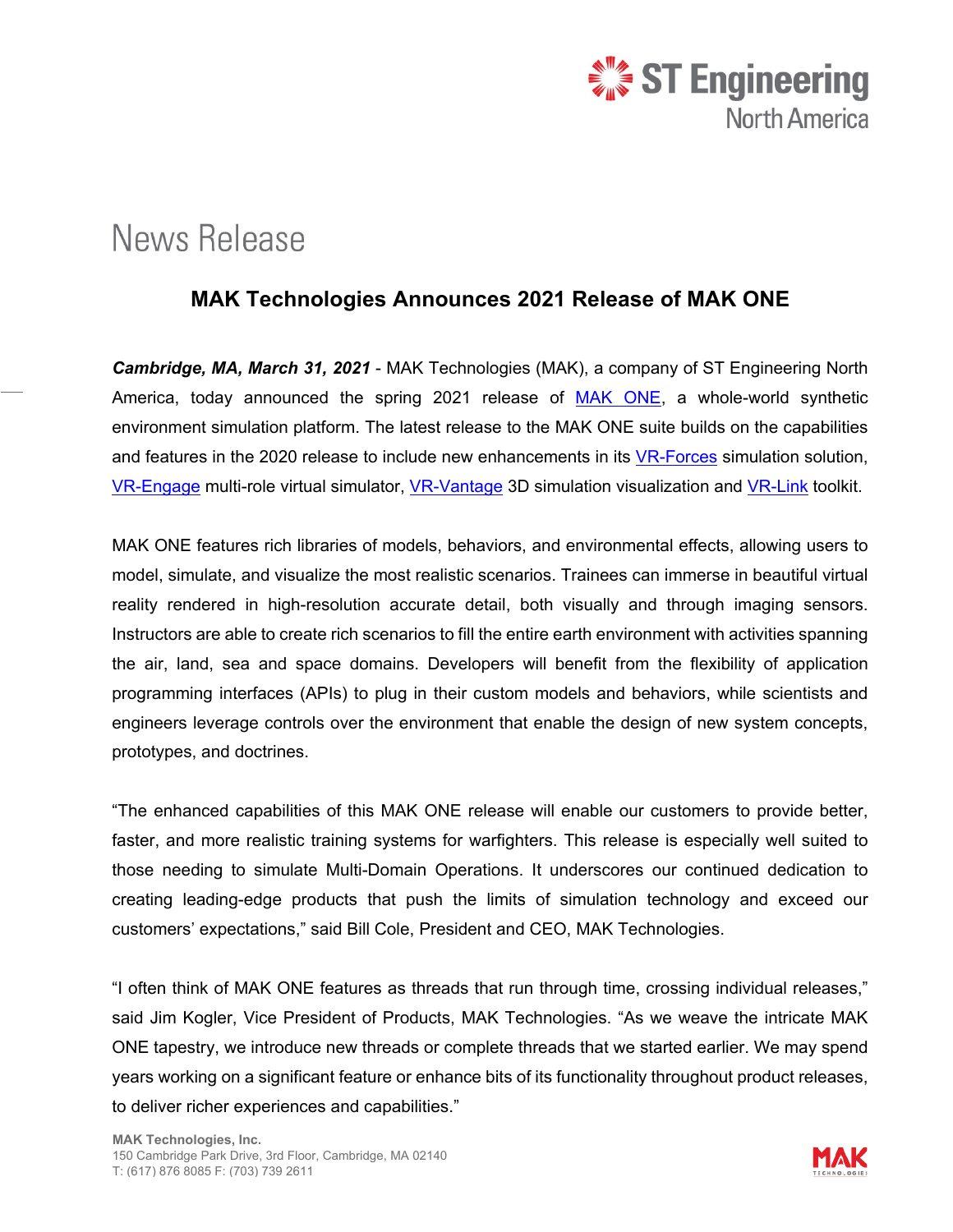

This release of MAK ONE features several new, completed, and continuing threads to the MAK ONE tapestry of products:

- **New Indirect Rendering pipeline.** The VR-Vantage render engine has been moved to the new Indirect Rendering pipeline, enabling users to generate scenes with significantly more models that are more complex with better performance than ever before.
- **Content pipeline overhaul.** While many in the industry continue to use OpenFlight for traditional runtime-ready moving models, this release adds support for a full Autodesk/FBX pipeline, allowing customers to create and import models in the same way they would for modern game engines. This new pipeline enables MAK customers to add and modify content quickly, using resources from artists worldwide.
- **Updates to the atmosphere.** Users can now define multiple wind levels ("winds aloft") and numerous environmental conditions, like blowing dust and blowing snow. Customers can also define areas of turbulence to stimulate their high-fidelity pilot training flight simulators.
- **Model enhancements.** Aircraft can now be tasked to fly using Air Speeds, like True Air Speed (TAS), Indicated Air Speed (IAS), or Mach. When tasked to fly at 569 knots (IAS), the aircraft will consider local weather conditions, altitude, and other factors to maintain that airspeed even when flying through local weather areas or wind corridors. VR-Forces aircraft can also now take advantage of VR-Forces full Earth magnetic model. Users can task vehicle movement (ships, aircraft, etc.) to follow a magnetic course with a correct magnetic declination worldwide.
- **More dynamic terrain.** This release introduces persistent vehicle tracks. Vehicles will leave tracks on the ground-based on the land use conditions such as dirt, hardpack, pavement and grass, and those are published on the network as part of the simulation. Information about vehicle location during the exercise is visualized and can be manipulated by instructors and saved in the scenario.

**For more information** about the spring 2021 MAK ONE release, visit [https://www.mak.com/mak](https://www.mak.com/mak-one-spring-2021)[one-spring-2021](https://www.mak.com/mak-one-spring-2021)